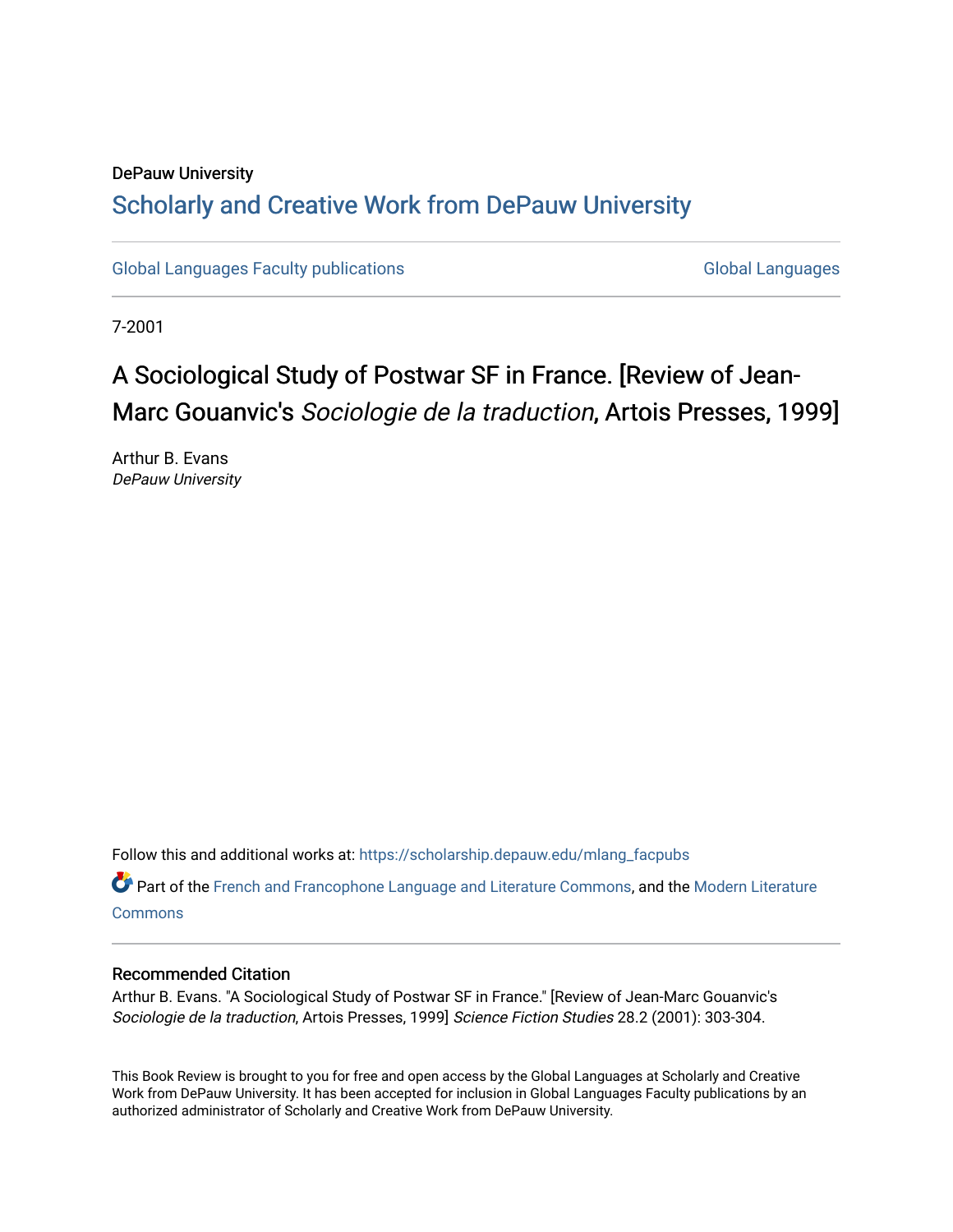# **Science Fiction Studies**

**#84 = Volume 28, Part 2 = July 2001**

#### **BOOKS IN REVIEW**

**A Sociological Study of Postwar SF in France.**

**Jean-Marc Gouanvic.** *Sociologie de la traduction: la science-fiction américaine dans l'espace culturel français des années 1950***. Arras, France: Artois Presses Université, 1999. 190pp. 120FF pbk.**

**Published in an academic book series called "Traductologie" ("translatology"), Jean-Marc Gouanvic's** *Sociologie de la traduction* **features a twofold focus on translation theory and its textual application. Theoretically, this book argues for—and points to itself as an example of—viewing the act of translation as an ideology-driven sociosemiotic practice. It makes use of the work of noted French sociologist and semiotician Pierre Bourdieu, whose methodology is briefly outlined in the Introduction. It then offers a case-study analysis of an important turning-point in the history of modern French science fiction: the huge influx of translated Anglo-American sf into France's "cultural space" during the years following World War II. The author is a well-known French-Canadian sf scholar and editor whose credits include the Québécois sf journal** *imagine...***, a host of francophone sf anthologies, a book on twentieth-century French sf (reviewed in** *SFS* **#69, 23:2 [July 1996]: 276-84), and several articles on the history of sf in Québec.**

**The first three chapters of** *Sociologie de la traduction* **discuss the historical backdrop of this translation invasion: the emergence of science fiction as a uniquely American "socio-institutional model" during the 1920s and, in contrast to the favorable French reception of the translations of H.G. Wells's scientific romances, the largely unsuccessful efforts by some French sf writers and editors to "implant" translated English-language genre sf in France during the 1930s.**

**The next five chapters—which together constitute the exegetical heart of the book then examine the dramatic turnaround that occurred in the 1950s: i.e., how certain French advocates of the genre such as Boris Vian, Raymond Queneau, and Michel Pilotin managed, through their own translating and editorial practices, to create an institutional niche in France for this "new" genre; how the French publishing**